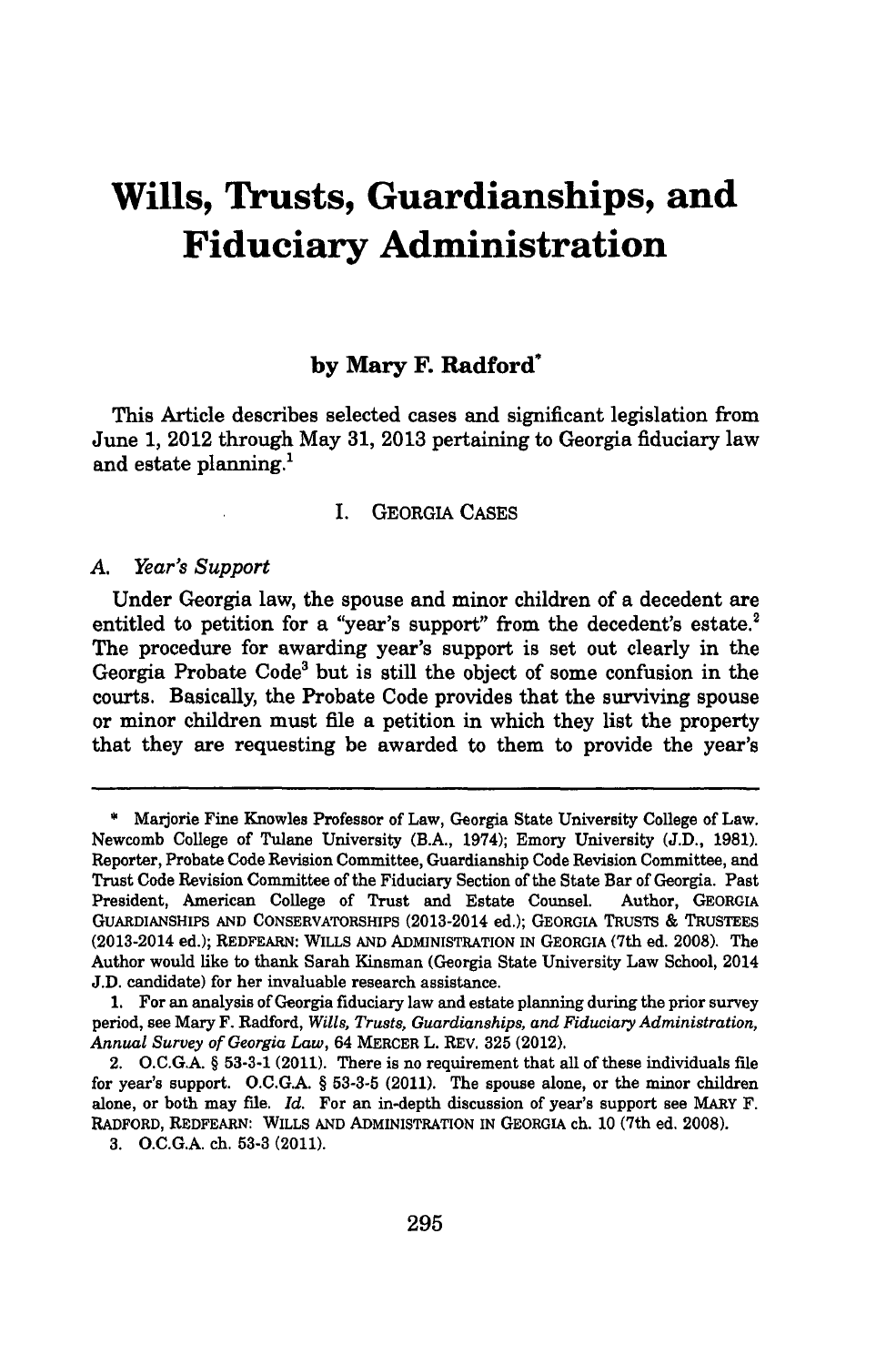support.<sup>4</sup> Notice is issued to the decedent's other children, spouse (if the spouse is not a petitioner), other heirs, beneficiaries under the decedent's will (if any), creditors, and any others who have claims against the estate that may be affected if year's support is awarded.<sup>5</sup> If no one objects to the petition, the probate judge must enter an order awarding the property requested in the petition. $\frac{6}{5}$  Only if an objection is filed will the judge hold a hearing to determine whether the property requested is in fact needed "to maintain the standard of living that the surviving spouse and each minor child had prior to the death of the decedent." If an objection is filed, the individuals petitioning for year's support have the burden of proving that the amount they requested is necessary. $8$ 

In *Garren v. Garren*,<sup>9</sup> the Georgia Court of Appeals held that the Superior Court of Fannin County erred because it required the surviving spouse to prove that the amount she requested was necessary for a year's support even though no objection had been raised.<sup>10</sup> When the spouse filed her petition in the Probate Court of Fannin County, no formal objection was filed; however, her son later testified that he had submitted a letter to the probate court signed **by** him and his mother withdrawing the petition. After the probate court granted his mother the property she requested, the son appealed to the superior court.<sup>11</sup> The superior court made a determination that the letter was not a properly-filed objection, but then set aside the grant of year's support to the mother. The superior court stated that the mother had not carried her burden of proving that she in fact needed the property that she had requested to maintain her standard of living. The mother responded that, because no objection to her petition had been filed, she was not required to provide any evidence or otherwise prove her need for the property she had requested." The court of appeals agreed with the

- **9. 316** Ga. **App.** 646, **730 S.E.2d 123** (2012).
- *10. Id.* at 649, **730 S.E.2d** at **126.**

*11. Id.* at 646, **730 S.E.2d** at 124-25. For those Georgia probate courts in counties with populations under **90,000,** appeals are taken to the superior court. **O.C.G.A. § 5-3-2 (2013); O.C.G.A. § 5-3-20 (2013); O.C.G.A. § 15-9-120** (2012). The appeal is "de novo," which means that "[ilt brings up the whole record from the court below[,] and all competent evidence shall be admissible on the trial thereof, whether adduced on a former trial or not." **O.C.G.A. § 5-3-29 (2013).**

12. *Garren,* 316 Ga. App. at 646-47, 730 S.E.2d at 124-25.

<sup>4.</sup> **O.C.G.A. § 53-3-5.**

**<sup>5.</sup> O.C.G.A. § 53-3-6** (2011).

**<sup>6.</sup> O.C.G.A. §** 53-3-7(a) (2011).

**<sup>7.</sup> O.C.G.A. §** 53-3-7(c) (2011). In making this determination, the judge must take into consideration the other sources of support of the petitioners, the solvency of the estate, and "[sluch other relevant criteria as the court deems equitable and proper." *Id.*

**<sup>8.</sup>** *Id.*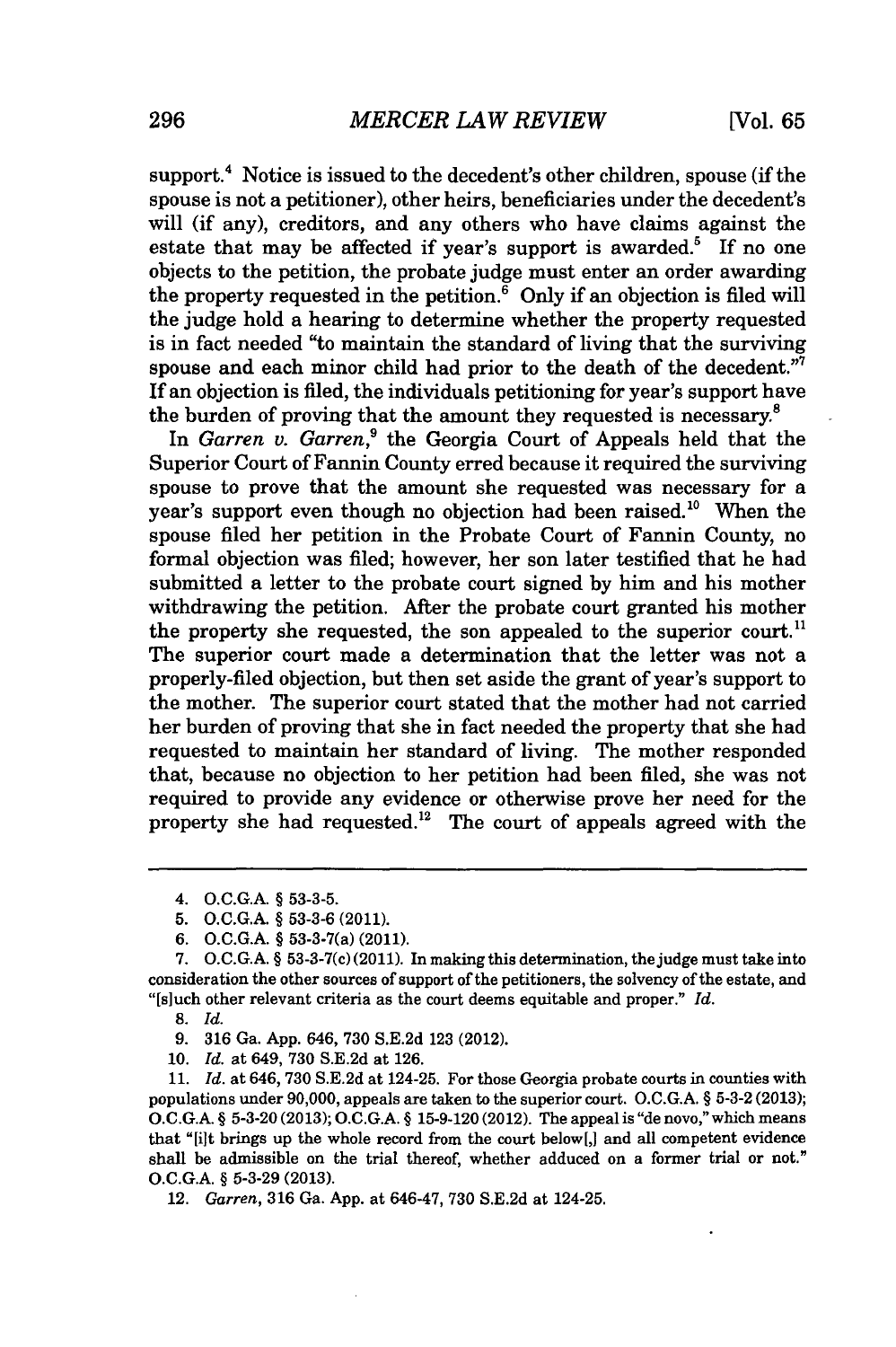mother, noting that the only issue before the superior court was whether the letter was a properly-filed objection.<sup>13</sup> Once the superior court had determined that it was not, there was no shifting of the burden of proof to the mother, and the property she requested should have been awarded to her as a year's support.<sup>14</sup>

## *B. No-Contest Clauses in Wills and Trusts*

If a testator (the individual who makes a will) or the settlor of a trust wishes to discourage the beneficiaries from attacking the terms of the will or trust, the testator or settlor may include a "no-contest" or *"in terrorem"* clause in the governing document." **A** no-contest clause typically provides that a beneficiary who contests the validity of the will or trust will forfeit any interest that the beneficiary would otherwise take under the will or trust.<sup>16</sup> Both the Georgia Probate Code<sup>17</sup> and the Georgia Trust Code<sup>18</sup> recognize the validity of such clauses provided that the will or trust contains a direction as to the disposition of the forfeited property in the event the clause is violated; $^{19}$  however, because these clauses result in the forfeiture of a beneficiary's interest, nocontest clauses are not favored in the law and must always be strictly construed.20 Two cases decided during the reporting period illustrate that the courts will enforce these clauses, but if, and only if, the actual terms of the clause are violated. $21$ 

The no-contest clause in a will that was at issue in *Norman v. Gober*<sup>22</sup> involved the event that "any beneficiary" should "contest or initiate legal proceedings to contest the validity of this Will or any provision herein."<sup>23</sup> In an earlier phase of the litigation surrounding the testator's will, the eleven-year-old grandson of the testator filed a caveat to the will.<sup>24</sup> The Georgia Supreme Court determined that the

- **16. RADFORD, WILLS AND ADMINISTRATION,** *supra* note 2, **§ 8:7.**
- **17. O.C.G.A. § 53-4-68(b) (2011).**
- **18. O.C.G.A. § 53-12-22(b)** (2011).
- **19. O.C.G.A. § 53-4-68(b), O.C.G.A. § 53-12-22(b).**

20. Preuss v. Stokes-Preuss, **275** Ga. 437, 438, **569 S.E.2d 857, 858** (2002); *see also* Linkous v. Nat'1 Bank of Ga., 247 Ga. 274, 274 **S.E.2d** 469, 470 **(1981).**

21. Norman v. Gober *(Norman II),* **292** Ga. **351, 737 S.E.2d 309 (2013);** Callaway v. Willard, **321** Ga. **App.** 349, **739 S.E.2d 533 (2013).**

- 22. **292** Ga. **351, 737 S.E.2d 309 (2013).**
- **23.** *Id.* at **353** n.1, **737 S.E.2d** at **310** n.1.

24. *Id.* at **351, 737 S.E.2d** at **309. A** caveat is an objection to the admission of the will to probate and may be filed **by** any person who would be injured were the will to be

**<sup>13.</sup>** *Id.* at 648-49, **730 S.E.2d** at **126.**

<sup>14.</sup> *Id.* at 649, **730 S.E.2d** at **126.**

**<sup>15.</sup>** See discussions of these clauses in **RADFORD, WILLS AND ADMINISTRATION,** *supra* note 2, at **§§** 2:1, **8:7;** IARY F. RADFORD, **GEORGIA TRUSTS AND TRUSTEES §** 2:1 (2011).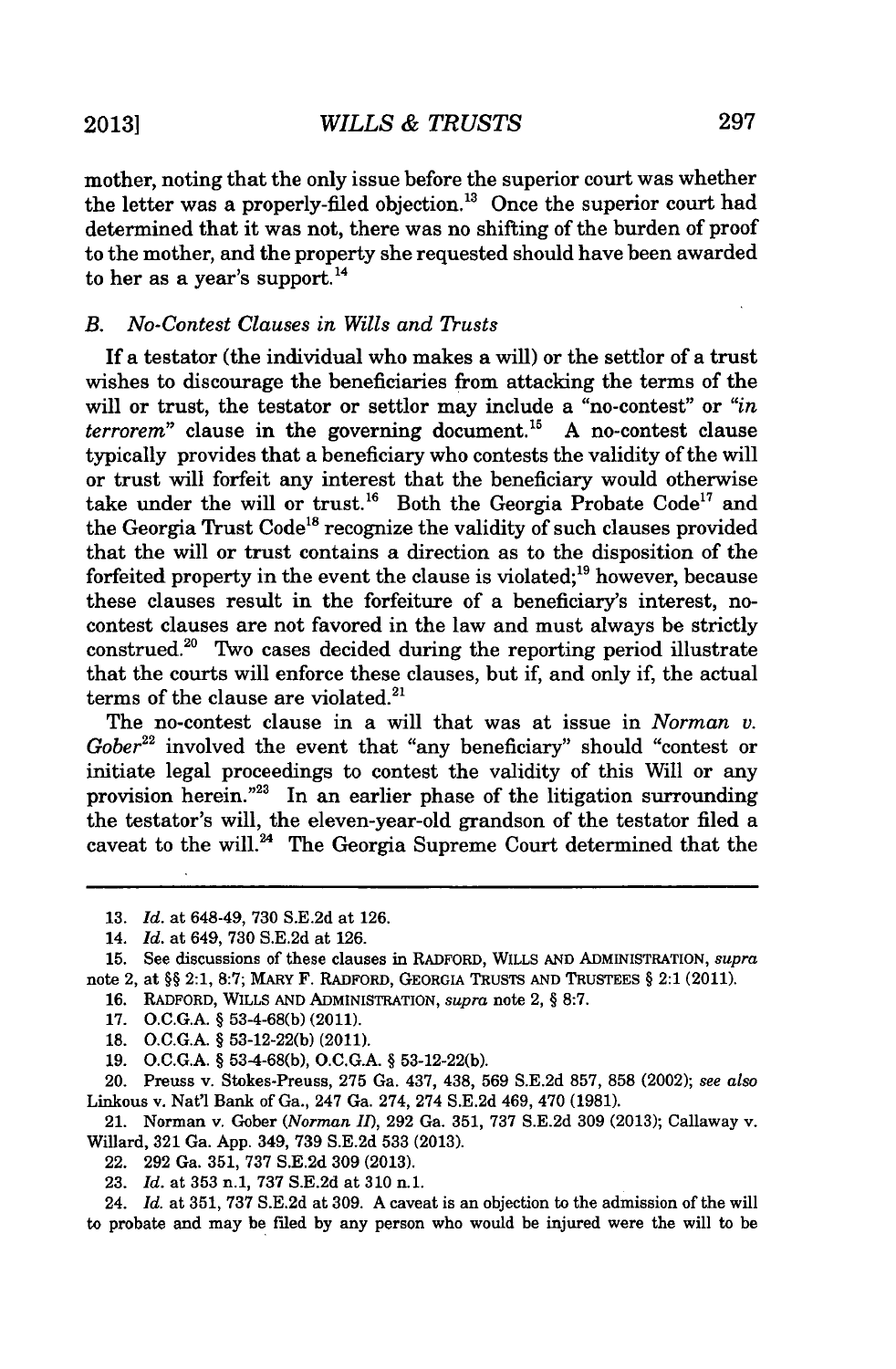grandson was not someone who would take if the will was found to be invalid, and thus, he did not have standing to file a caveat.<sup>25</sup> After the supreme court's decision was issued, the co-executors filed a petition for declaratory judgment in which they sought to determine who was responsible for filing the caveat. The co-executors reasoned that if the caveat had been instigated **by** one of the beneficiaries (that is, the caveator's mother), this may have constituted a violation **by** her of the no-contest clause. The caveator's mother and other beneficiaries moved to have the petition dismissed, alleging, among other things, that the action of the caveator was not a violation of the no-contest clause because the caveat had been dismissed for lack of standing.<sup>26</sup>

The Georgia Supreme Court disagreed, pointing to the language of the clause that spoke of a beneficiary contesting or initiating legal proceedings to contest the validity of the will.<sup>27</sup> The court held that "[the] initiation of legal proceedings triggered the *in terrorem* clause."<sup>28</sup>

The no-contest clause in a trust in *Callaway v. Willard"* applied should any of the settlor's four children

seek or file a legal or equitable challenge to the management decisions made or proposed **by** my trustee *during the administration of this Thust,* or pertaining to the management of the Trust Estate, or in regards to the final distribution of the Trust Estate, *and be unsuccessful* in said legal or equitable challenge.<sup>30</sup>

After the trust was established, three of the settlor's four children engaged in litigation that involved the settlor. The settlor's daughter and two of her sons attempted unsuccessfully to have a guardianship imposed upon their mother. Those same two sons also filed an action in which they sought to have the trustee removed and sought to have the trust set aside due to the alleged undue influence, coercion, and duress of the third son. The trustee was the personal lawyer of that son. When the guardianship petition proved unsuccessful, the sons dropped the lawsuit. The trustee then sought a judgment declaring that all three children had violated the no-contest clause of the trust, and thus the only beneficiary who was still eligible to take trust benefits was the son who was the trustee's client. $31$ 

**27.** *Id.* at 354, **737 S.E.2d** at **311.**

**29. 321** Ga. **App.** 349, **739 S.E.2d 533 (2013).**

**31.** *Id.* at **351-52, 739 S.E.2d** at **535-36.**

admitted to probate. *See* RADFORD, **WLLS AND** ADMINISTRATION, *supra* note 2, **§ 6:16.**

**<sup>25.</sup>** Norman v. Gober *(Norman 1),* **288** Ga. 754, **755, 707 S.E.2d 98, 99** (2011).

**<sup>26.</sup>** *Norman II,* **292** Ga. at **353, 737 S.E.2d** at **310-11.**

**<sup>28.</sup>** *Id.* (italics added).

**<sup>30.</sup>** *Id.* at **350, 739 S.E.2d** at **535.**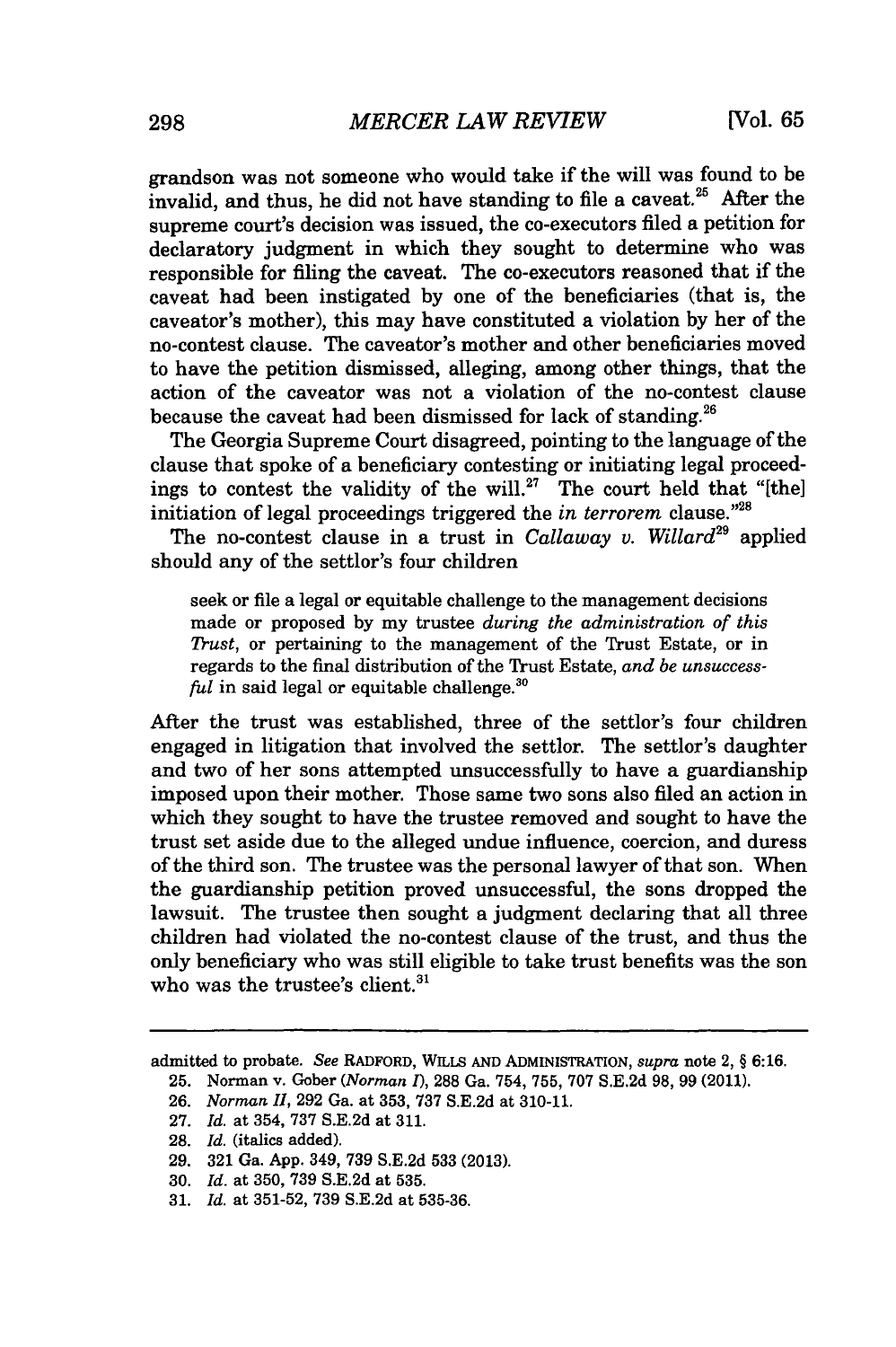The court of appeals examined carefully the wording of the no-contest clause to determine whether the three children had violated it. $32$  The court noted first that the daughter had not been party to any action brought against the trust or trustee.<sup>33</sup> When the trustee sought to have her declared a "de facto party" to the sons' action, the court of appeals construed the no-contest clause narrowly and declared that the daughter must have been an actual, named party to an action to run afoul of the clause. $^{34}$  As to the two sons, the court of appeals also held that they had not violated the no-contest clause.<sup>35</sup> The court pointed out that the types of actions prohibited **by** the clause related to the trustee's conduct in administering, managing, and distributing the trust assets, whereas the sons' cause of action revolved around the trustee's conduct in setting up the trust and having himself appointed as trustee.<sup>36</sup>

# *C. ransfer of Property to a Rust*

**A** settlor establishes a trust **by** transferring his or her own property to the trustee for management and distribution of the property in accordance with the trust's terms.<sup>37</sup> When settlors name themselves as trustees, a question that arises is whether the mere declaring of oneself as trustee of specified property is adequate to transfer the property out of the ownership of the settlor and into the ownership of the trust. An extension of that question is whether the settlor must actually own the property at the time of declaring the trust or, alternatively, may declare a trust over property that the settlor expects to acquire in the future. Both of these questions were answered **by** the Georgia Court of Appeals *in Rose v. Waldrip."*

The case of *Rose v. Waldrip* involved the type of contentious family situation that often occurs when a testator or settlor is married to a second spouse and has children from the first marriage.<sup>39</sup> The testator and settlor in this case, Lee Waldrip, died testate in March **2008** and was survived **by** his daughter, Linda Rose, his granddaughter, Joy Garcia, and his wife, Colleen, who was unrelated to either Linda Rose or Joy. Linda Rose and Joy were beneficiaries of Waldrip's will, which

**<sup>32.</sup>** *Id. at* **355, 739 S.E.2d** *at* **358.**

**<sup>33.</sup>** *Id.*

<sup>34.</sup> *Id. at* **355, 739 S.E.2d** *at* **537-38.**

**<sup>35.</sup>** *Id. at* **358, 739 S.E.2d** 539-40.

**<sup>36.</sup>** *Id.*

**<sup>37.</sup>** *See* RADFORD, GEORGIA TRUSTS, *supra* note **15, § 1:1.**

**<sup>38. 316</sup>** Ga. **App. 812, 730 S.E.2d 529** (2012).

**<sup>39.</sup>** *Id. at* **812, 730 S.E.2d** at **531.**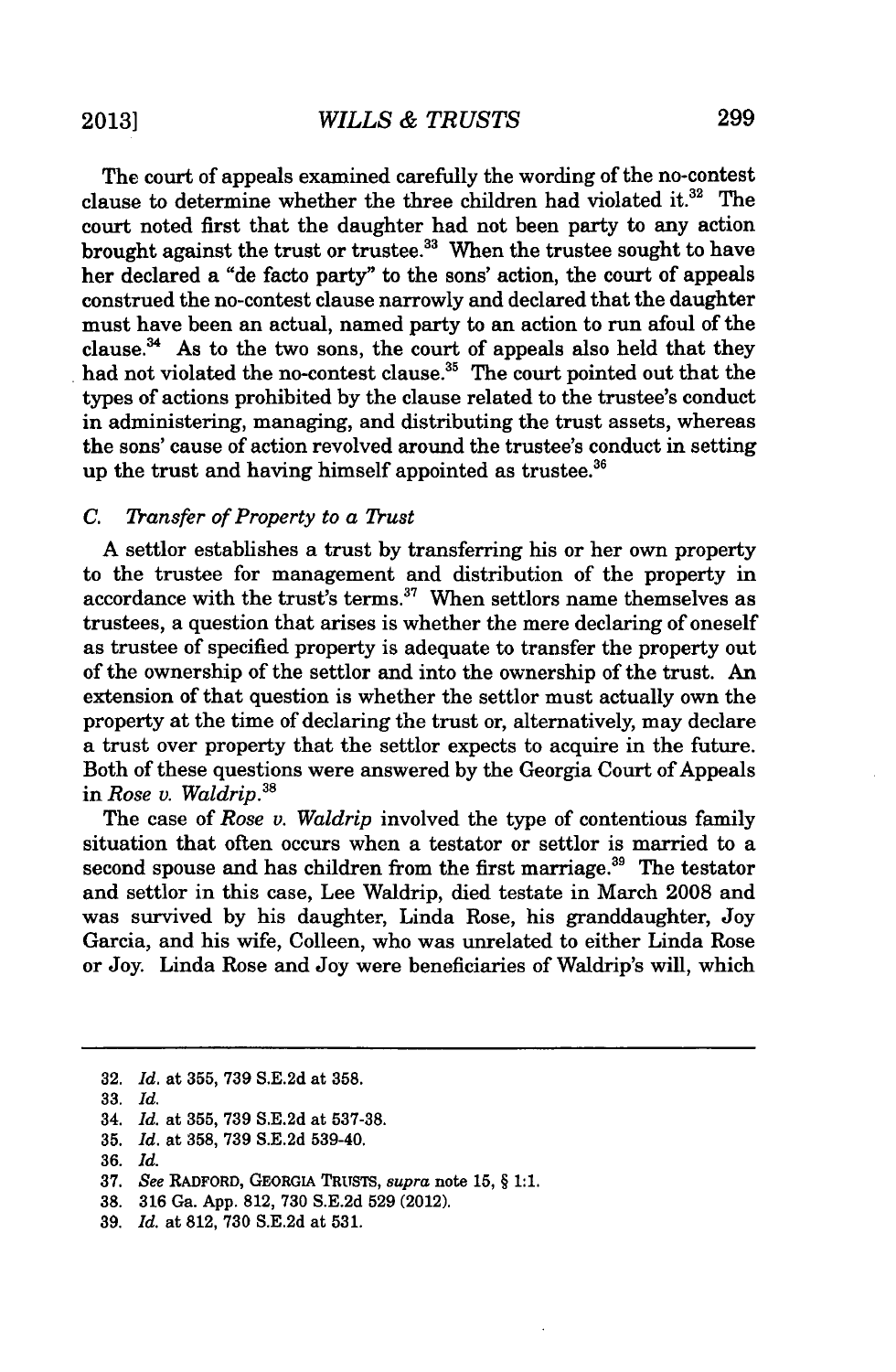was executed in January **2008.40** Several years earlier, Waldrip had established a revocable living trust that he later amended to make Colleen the primary beneficiary upon his death. In April 2002, Waldrip executed the trust agreement, creating the trust and naming himself as trustee and primary beneficiary.<sup>41</sup> The trust was intended to include all of Waldrip's assets: "all bank accounts, all stocks, all bonds, all accounts receivable, all business assets, all real estate, all motor vehicles, all personal property, and all assets of any kind and wherever located."<sup>42</sup> Additionally, the trust agreement was intended to bring into the trust "any and all properties of all kinds, whether presently owned *or hereafter acquired."'* The agreement clarified this intent **by** saying that "[tihis declaration shall apply *even though record ownership or title,* in some instances, *may, presently or in the future, be registered in my individual name, in which event such record ownership shall hereafter be deemed held in trust.""*

After executing the trust, Waldrip formally transferred some property to the trust, but not all of his property had been so transferred upon his death. Linda Rose and Joy contended that the property not transferred, including property acquired **by** Waldrip after the trust was created, remained part of his estate and thus should be used to fund the bequests in the will."5 They based their argument on section **53-12-25** of the Official Code of Georgia Annotated  $(0.C.G.A.)$ <sup>46</sup> which states that a "[ltransfer of property to a trust shall require a [formal] transfer of legal title to the trustee."<sup>47</sup> Colleen filed an action seeking a declaratory judgment as to which assets, if any, were in Waldrip's estate. The Superior Court of Hall County made two findings: **(1)** Waldrip had intended that all property acquired **by** him after the creation of the trust

**...** [that] [Waldrip] presently ownied] or *hereafter acquireId] (regardless of* the .. **.** *record title in which held)." Id.* at 813-14, **730 S.E.2d** at **532** (second alteration in original).

*46.* **O.C.G.A. § 53-12-25** (2011).

<sup>40.</sup> *Id.* The will provided an annuity for Linda Rose and forgave a debt that Joy owed to the testator. *Id.*

<sup>41.</sup> *Id.* at **812-13, 730 S.E.2d** at **531.**

<sup>42.</sup> *Id.* at **813, 730 S.E.2d** at **531.**

<sup>43.</sup> *Id.* at **813, 730 S.E.2d** at **532.**

*<sup>44.</sup> Id.* (alteration in original). Contemporaneously with signing the Trust Agreement, Waldrip executed a "Comprehensive Transfer Document" that contained similar language about after-acquired property and the same language stating that assets held in his name individually were deemed to be held in trust. Finally, on the same day, Waldrip executed a Bill of Sale granting to himself as trustee his interest "in all tangible personal property

<sup>45.</sup> *Id.* at 814, **730 S.E.2d** at **532.**

<sup>47.</sup> **O.C.G.A. §** 53- 12-25(a).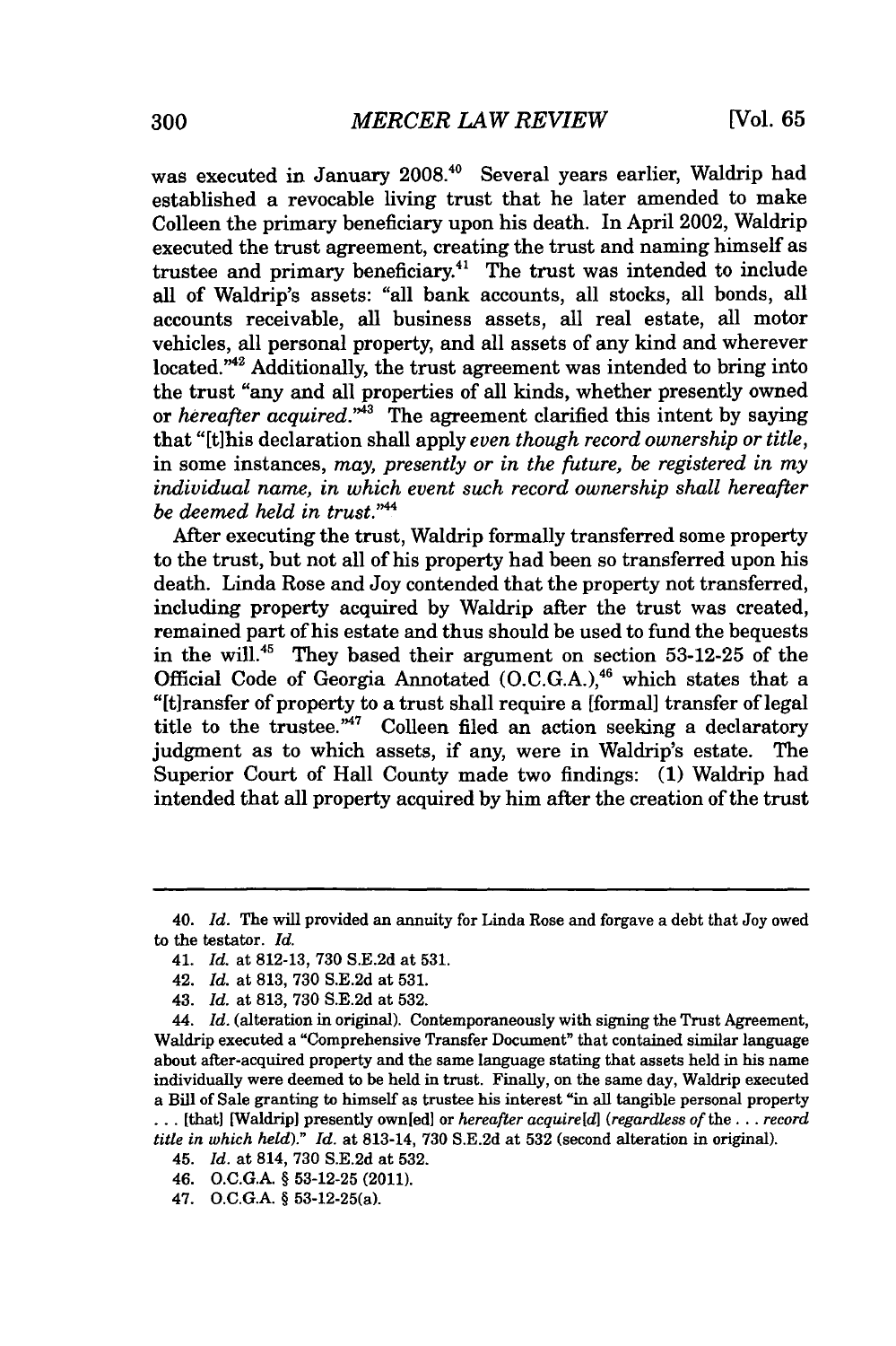would be held in the trust, and (2) the provisions of the trust relating to "after-acquired property" were enforceable under Georgia law.'

The court of appeals agreed with the first finding but not with the second.<sup>49</sup> Although the trial court had limited its finding to the property that was acquired after the trust was created, the court of appeals engaged in an expanded examination of whether a formal transfer of property was needed for property owned **by** the settlor when the trust was created as well as property acquired **by** the settlor after the trust was created.<sup>50</sup> The court of appeals examined first whether O.C.G.A. *§* **53-12-25,** which was enacted in 2010 as part of the Revised Georgia Trust Code, would be applicable to Waldrip's trust." **O.C.G.A.** *§* **53-12-**  $1^{52}$  provides that the provisions of the Revised Georgia Trust Code of 2010 govern all existing trusts regardless of the date they are created " $[e]$ xcept to the extent it would impair vested rights."<sup>53</sup> The court of appeals noted that Colleen's rights in the trust property vested when Waldrip died in **2008,** and thus, the requirement of a formal transfer contained in **O.C.G.A. § 53-12-25** of the 2010 Trust Code would not be applicable to her if it created a requirement that did not exist in prior Georgia trust law.<sup>54</sup> The court of appeals turned to a case from a nearby jurisdiction in Kentucky,<sup>55</sup> and to the Second and Third Restatements of Trusts because it found no pre-2010 Georgia statutory or case law on point.<sup>56</sup>

In the Kentucky case, *Ladd v. Ladd,"* the Kentucky Court of Appeals addressed whether a settlor's declaration of himself as trustee of property sufficed to transfer the property to the trust.<sup>58</sup> The court in Ladd determined that it did.<sup>59</sup> The Georgia Court of Appeals noted that this conclusion was reflected in the Second and Third Restatements of Trusts as well as in a leading treatise on trust law. $60$  The court of

*49. Id. at* **820-21, 730 S.E.2d** at **535-36.**

**53. O.C.G.A. § 53-12-1(b).**

54. *Rose,* **316** Ga. **App.** at **816-17, 730 S.E.2d** at **533-34** (interpreting **O.C.G.A. § 53-12- 25).**

**55.** Ladd v. Ladd, **323 S.W.3d 772 (Ky.** Ct. **App.** 2010).

**56.** *Rose,* **316** Ga. **App.** at **817-18, 730 S.E.2d** at 534 (citing **RESTATEMENT (SECOND)** OF TRUSTS (1959), RESTATEMENT (THIRD) OF TRUSTS (2003)).

- **57. 323 S.W.3d 772 (Ky.** Ct. **App.** 2010).
- **58.** *Id.* at **776-77.**
- **59.** *Id.* at **778.**

**60.** *Rose,* **316** Ga. **App.** at **817-18, 730 S.E.2d** at 534. The treatise relied upon **by** the court of appeals was GEORGE TAYLOR BOGERT, THE LAW OF TRUSTS **AND TRUSTEES §** 141

<sup>48.</sup> *Rose,* **316** Ga. **App.** at **812, 730 S.E.2d** at **530-31.**

**<sup>50.</sup>** *Id. at* **816, 730 S.E.2d** at **533.**

**<sup>51.</sup>** *Id. at* **816-17, 730 S.E.2d** at **533.**

**<sup>52.</sup> O.C.G.A. § 53-12-1** (2011).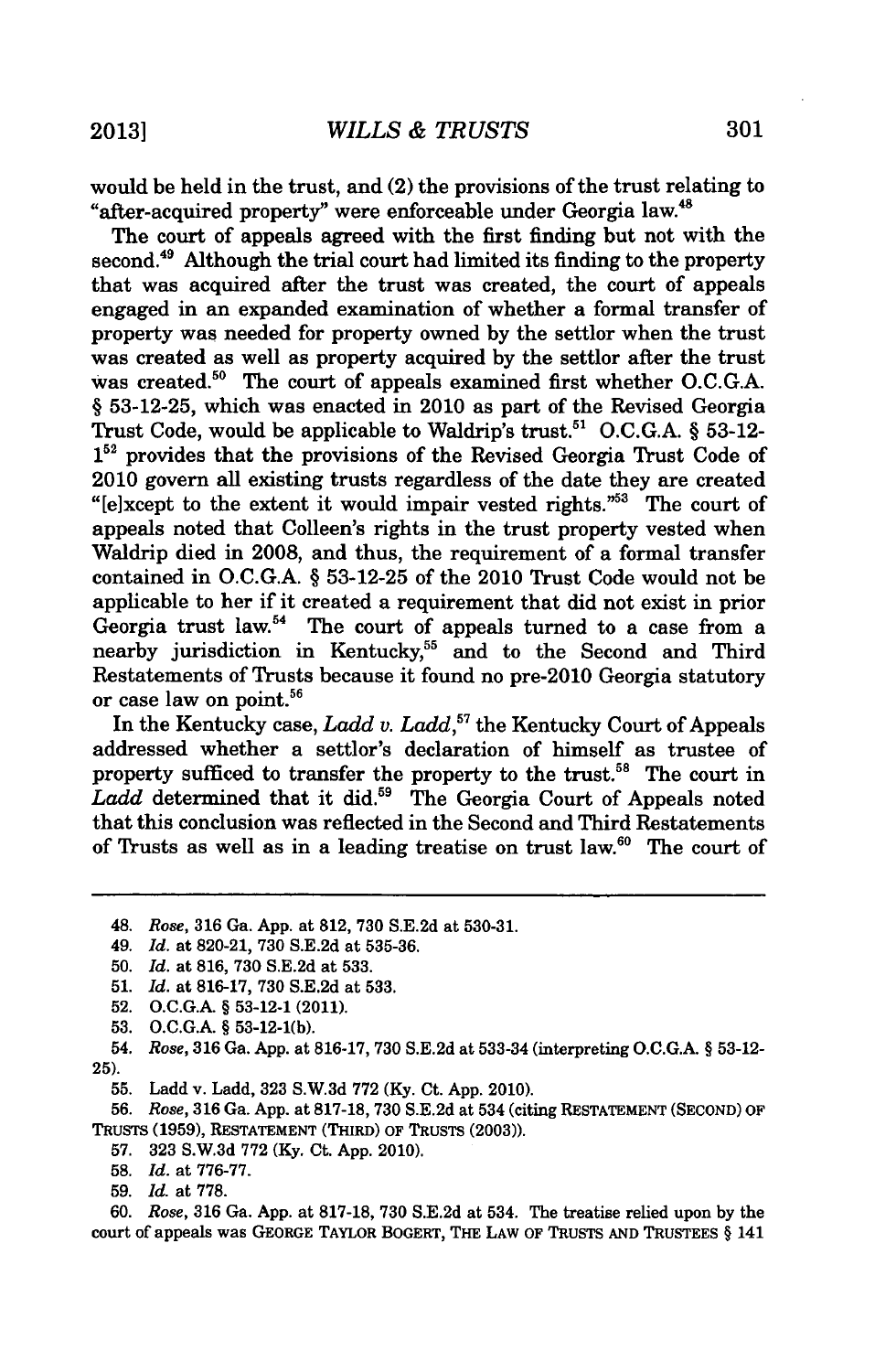appeals held that the requirement in **O.C.G.A.** *§* **53-12-25** of a formal transfer of property to a trust did not exist in Georgia prior to 2010, and thus, the rule could not be applied to the Waldrip trust, at least as it pertained to property owned **by** the settlor at the time the trust was established.<sup>61</sup>

The court of appeals next turned to the question of whether property acquired after the trust came into existence would be considered trust property **by** virtue of the broad language in the Waldrip trust documents. $62$  The court again turned to the Restatements and determined that a settlor cannot transfer into trust any property that he does not own currently but merely expects to own at some time in the future.<sup>63</sup> The court stated that after-acquired property will not be held in the trust unless the settlor manifests an intent to hold that property in trust after the property comes into the ownership of the settlor. $^{64}$  The court remanded the case to the trial court for a determination of whether the settlor had shown such intent as to his after-acquired assets.<sup>65</sup>

## *D. Constructive TRusts*

As early as **1848,** *Georgia* has recognized that a court of equity may impose an "implied trust" when it is clear that a transferor's intention is that the property in question be held in trust rather than outright **by** the holder of title to the property.<sup>66</sup> There are two types of implied trusts: resulting trusts and constructive trusts." **"A** constructive trust is a trust implied whenever the circumstances are such that the person holding legal title to property, either from fraud or otherwise, cannot

**66.** Miller v. Cotten, **5** Ga. 341 **(1848).** Section **2290** of the **1860** Georgia Code defined implied trusts as "such as are inferred **by** law from the nature of the transaction, or the conduct of the parties." RICHARD H. CLARK, T.R.R. COBB **& DAVID** IRWIN, **1860 CODE § 2290 (1861),** *available* at http://digitalcommons.law.uga.edu/ga code/18. Similar provisions relating to implied trusts have appeared in the Georgia Code ever since. Article **7** of the REVISED GEORGIA TRUST **CODE** of 2010 **(O.C.G.A.** *§§* **53-12-130** to **-133** (2011)) is devoted to implied trusts. *See generally* RADFORD, GEORGIA TRUSTS, *supra* note **15,** ch. **6.**

**<sup>(2</sup>d** ed. **1979).** The court of appeals noted in a footnote that Georgia appellate courts rely often on the Restatements of Trusts and the Bogert treatise when addressing issues of Georgia trust law. *Rose,* **316** Ga. **App.** at **818** n.6, **730 S.E.2d** at **535** n.6.

*<sup>61.</sup> Rose,* **316** Ga. **App.** at **819, 730 S.E.2d** at **535.**

**<sup>62.</sup>** *Id.*

**<sup>63.</sup>** *Id.*

The court of appeals quoted the black-letter law and commentary of **RESTATEMENT (SECOND)** OF TRUSTS *§* **86** and **RESTATEMENT** (THIRD) OF TRUSTS *§* 41. **RESTATEMENT (SECOND)** OF THE LAW OF **TRUSTS** *§* **86 (1959);** RESTATEMENT (THIRD) OF THE LAW OF TRUSTS **&** TRUSTEES *§* 41 **(2007).**

**<sup>65.</sup>** *Rose,* **316** Ga. **App.** at **820, 730 S.E.2d** at **535.**

**<sup>67.</sup> O.C.G.A.** *§* **53-12-2(5)** (2011).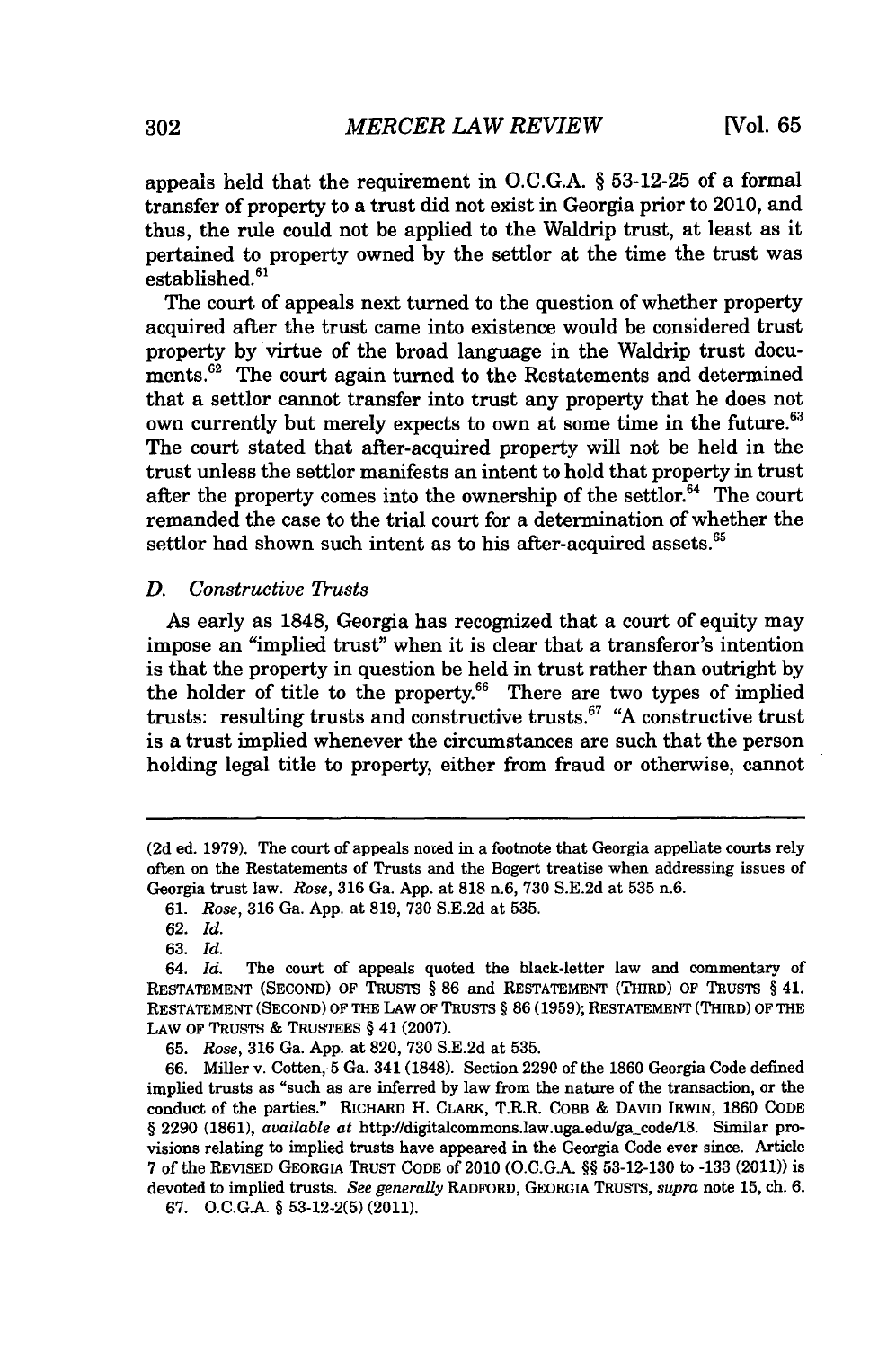enjoy the beneficial interest in the property without violating some established principle of equity."<sup>68</sup> Typically, a constructive trust is imposed on property belonging to a person who obtained title to the property by that person's own fraud or malfeasance.<sup>69</sup>

In *Reinhardt University v. Castleberry*,<sup>70</sup> the Georgia Court of Appeals examined a situation in which a constructive trust was sought to be imposed on a university that itself had not engaged in any fraud or other wrongdoing." This case revolved around a trust that was established **by** a father to benefit his wife for her lifetime with the remainder to be paid to his children. One of his sons was the trustee of the trust and was also a trustee of Reinhardt University (then known as Reinhardt College, hereinafter, the "University"). Although the trust did not authorize distributions to anyone other than the wife during her life, the trustee made a donation of **\$1** million from the trust to the University. After the wife died, one of the other children brought an action against her brother (the trustee) for breach of fiduciary duty and a separate action against the University in which she sought to have a constructive trust imposed on the **\$1** million donation. The University moved to dismiss the claim against it for failure to state a cause of action, stating that the petition did not include any independent allegation of wrongdoing **by** the University."

The court of appeals agreed with the Superior Court of Cherokee County's denial of the motion to dismiss.<sup>73</sup> The court of appeals cited a Georgia case, *Kelly v. Johnston*,<sup>74</sup> in which the Georgia Supreme Court held that a constructive trust could be imposed even if a third party, who was not a party to the action, had been the one who engaged in the wrongful acts that gave rise to the need for the constructive trust. The court of appeals also did not find merit in the University's second argument, which was that its heavy reliance on charitable

**71.** *Id.* at 417, 734 **S.E.2d** at **118.**

- **73.** *Reinhardt Univ.,* **318** Ga. **App.** at 418, 734 **S.E.2d** at **119.**
- 74. **258** Ga. **660,** 373 **S.E.2d 7 (1988).**
- **75.** *Id.* at **661,** 734 **S.E.2d** at **8.**

**<sup>68.</sup> O.C.G.A. §** 53-12-132(a).

*<sup>69.</sup> See, e.g.,* Grant v. Hart, **192** Ga. **153,** 14 **S.E.2d 860** (1941). In early cases, this person was sometimes referred to as a "trustee ex maleficio." *See, e.g.,* Cordovano v. State, **61** Ga. **App. 590, 7 S.E.2d** 45 (1940).

**<sup>70. 318</sup>** Ga. **App.** 416, 734 **S.E.2d 117** (2012).

**<sup>72.</sup>** *Id.* at 416-17, 734 **S.E.2d** at **117-18.** The University argued that the complaint only sought the imposition of a constructive trust, and that a constructive trust is a remedy rather than an independent cause of action. *Id.* at 417, 734 **S.E.2d** at **118.** The University relied on *St. Paul Mercury Insurance Co. v. Meeks,* **270** Ga. **136, 508 S.E.2d** 646 **(1998).** *Reinhardt Univ.,* **318** Ga. **App.** at 418, 734 **S.E.2d** at **118.**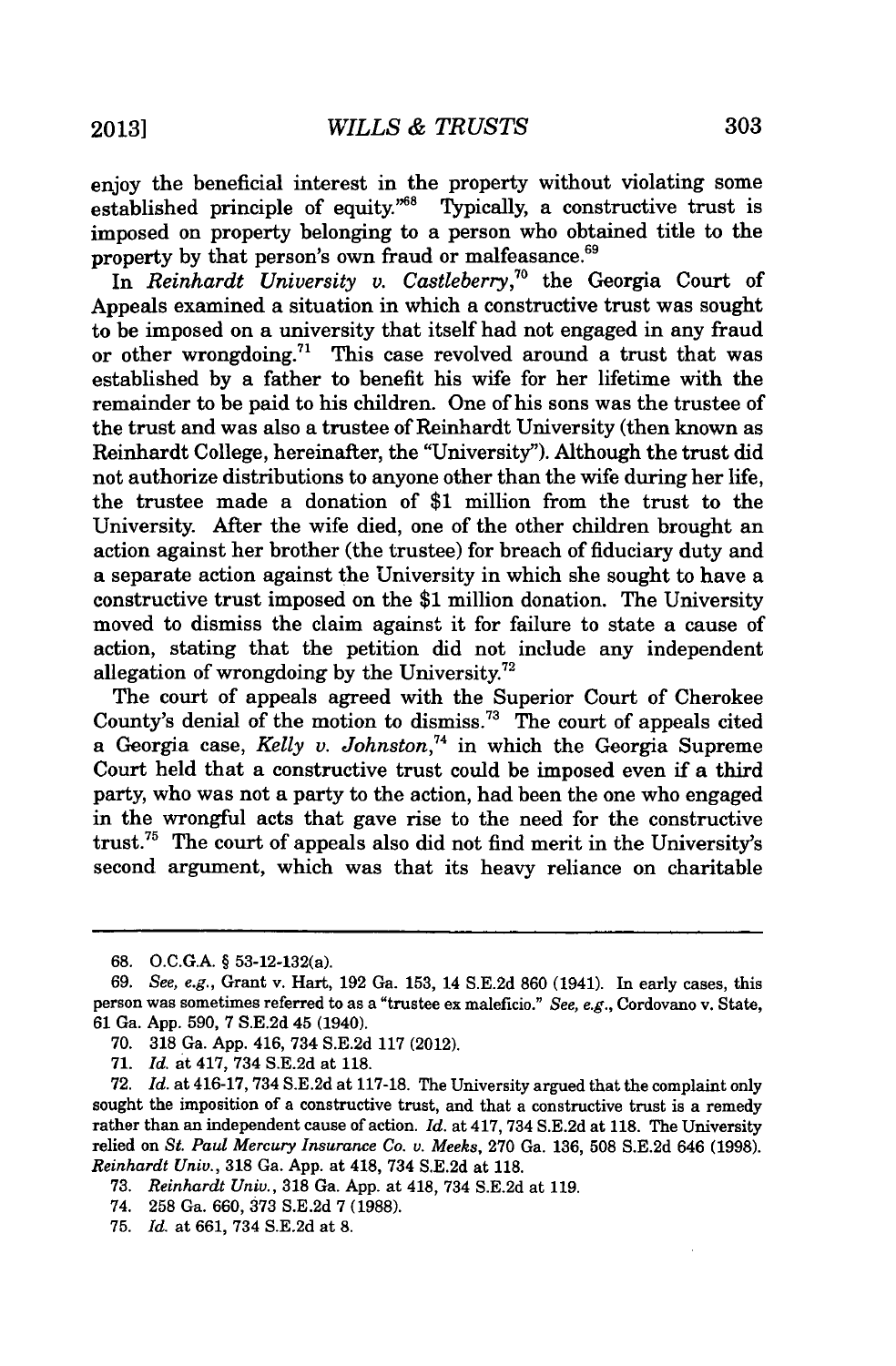donations would dictate against it investigating the sources of donated funds.<sup>76</sup> The court stated briefly that the University had "failed to demonstrate any merit in [this] assertion."77

### *E. Adult Guardianship*

Article 4 of Title **29** of the **O.C.G.A."** provides the procedure whereby a probate court may appoint a guardian *for* an adult who has been found incapable of making "significant responsible decisions concerning his or her health or safety."<sup>79</sup> The procedure requires notice to the proposed ward and others, appointment of legal counsel for the proposed ward, an evaluation of the proposed ward followed **by** the submission of an evaluation report, and a hearing. $80$  These actions are spread out over a period of time, in part, due to time periods that are mandated **by** the O.C.G.A.;<sup>81</sup> however, if the need for the appointment of a guardian is so pressing that compliance with these time requirements would be detrimental to the proposed ward, the petitioner for the guardianship may ask for the appointment of an "emergency guardian" without giving notice to anyone other than the proposed ward. $82$  The time periods set forth in the statutory procedure for the appointment of an emergency guardian are compressed so that the emergency guardian can be appointed as soon as possible. $83$  To proceed under this expedited procedure, the petitioner must show "facts that establish an immediate

**80. O.C.G.A.** *§* 29-4-11 **(2007); O.C.G.A.** *§* 29-4-12 **(2007).** *See generally* **RADFORD, GEORGIA GUARDIANSHIP,** *supra* note **79,** *§§* **4:3** to 4:8 for a description of the procedure.

**81. O.C.G.A.** *§§* 29-4-11, 29-4-12. For example, **O.C.G.A.** *§* **29-4-11(d)(3)** requires a time lapse of at least five days between the time that the proposed ward receives notice of the petition and the time the court-appointed evaluator will be allowed to conduct the evaluation. **O.C.G.A. § 29-4-11(d)(3).** Also, **O.C.G.A. §** 29-4-12(c) requires a time lapse of at least ten days between notice of the hearing and the hearing itself. **O.C.G.A.** *§* 29-4- 12(c).

**82. O.C.G.A.** *§* **29-4-16(b) (2007).** The appointment of an emergency guardian is only temporary, as an emergency guardianship will be effective for a maximum of sixty days. **O.C.G.A.** *§* **29-4-16(b).** See **RADFORD, GEORGIA GUARDIANSHIP,** *supra* note **79,** *§* 4:11 for a discussion of emergency guardianships.

**83. O.C.G.A.** *§* 29-4-15(c) **(2007). O.C.G.A.** *§* 29-4-15(c)(3) requires the evaluation of the proposed ward to take place within seventy-two hours of the time the judge orders the evaluation. *Id. Also,* **O.C.G.A.** *§* 29-4-15(c)(2) requires the hearing on the emergency guardianship to be conducted between the third and fifth day after the petition is filed. *Id.*

*<sup>76.</sup> Reinhardt Univ.,* **318** Ga. **App.** at 417, 419-20, 734 **S.E.2d** at **117,** 120.

**<sup>77.</sup>** *Id.* at 419, 734 **S.E.2d** at 120.

**<sup>78.</sup> O.C.G.A.** *§§* **29-4-1** to **-3 (2007 &** Supp. **2013).**

**<sup>79.</sup> O.C.G.A.** *§* 29-4-1(a). See MARY F. **RADFORD, GEORGIA GUARDIANSHIP AND CONSERVATORSHIP** ch. 4 (2013-2014 ed.), for an in-depth discussion of the guardianship of adults.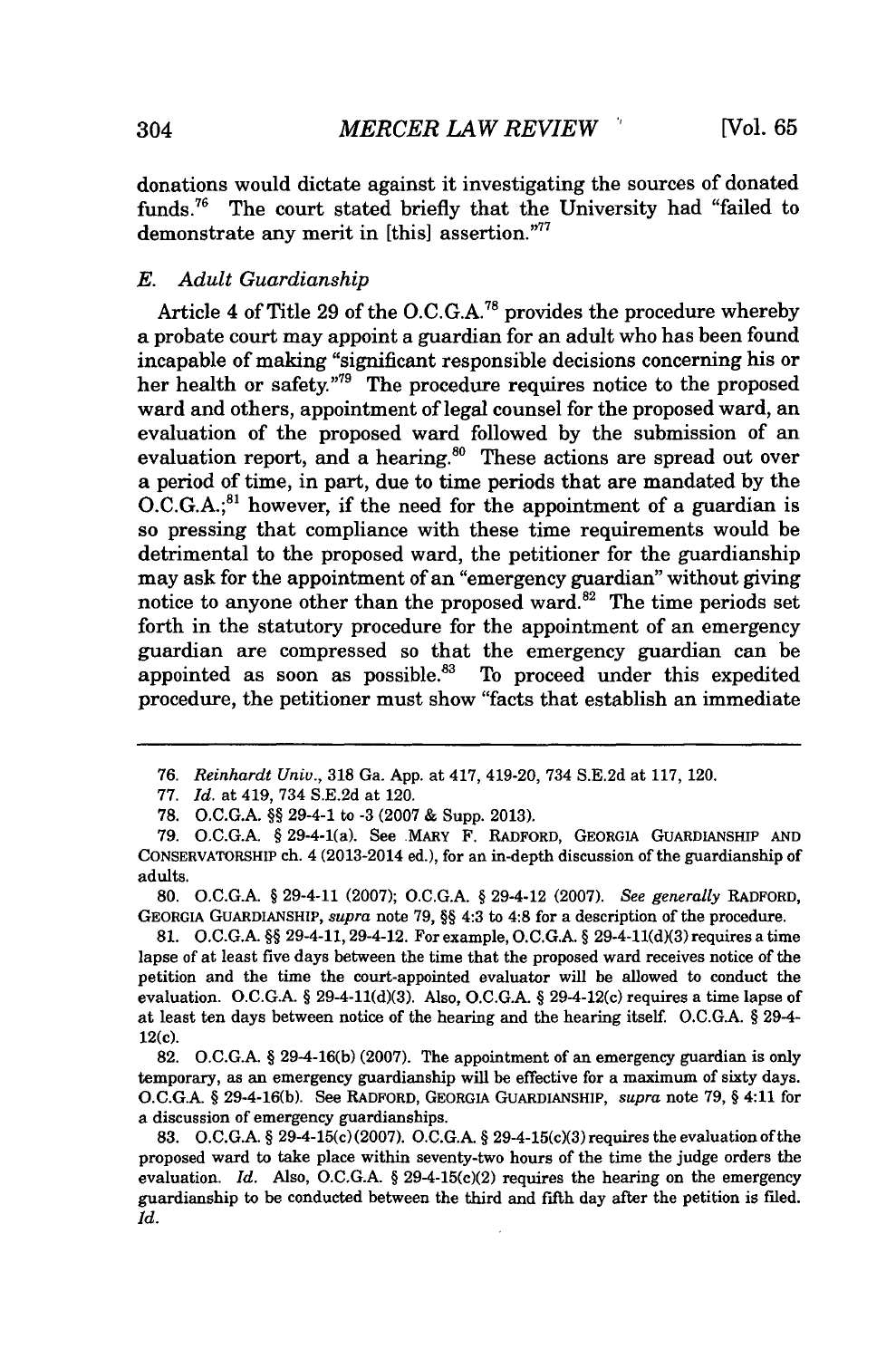and substantial risk of death or serious physical injury, illness, or disease unless an emergency guardian is appointed."84

In *In re Farr*,<sup>85</sup> the Georgia Court of Appeals made it clear that a petitioner cannot take advantage of the shortened time periods in the emergency guardianship statutes simply because the petitioner would prefer for the guardianship to be put into place as soon as possible.<sup>86</sup> The proposed ward in this case was a hospital patient who was suffering from end-stage Parkinson's disease, diabetes, and other ailments. The petitioner for the emergency guardianship was the hospital. The hospital contended that an emergency guardian should be appointed to facilitate the patient's discharge from the hospital to a nursing facility that the hospital deemed to be more appropriate for her care. The patient's son objected to the petition.<sup>87</sup> The Probate Court of Chatham County held a hearing at which it determined that the only "emergency" alleged **by** the hospital was its desire to have the patient discharged. The probate court dismissed the petition.<sup>88</sup>

The court of appeals agreed with the probate court that the hospital's desire to have a patient transferred to another facility was not an "emergency" within the meaning of the emergency guardianship statute.<sup>89</sup> The hospital did not allege any facts that showed that the patient was "threatened **by** an immediate and substantial risk of death, serious physical injury, illness, or disease necessitating such a discharge and transfer."90

## II. GEORGIA LEGISLATION

### *A. Probate Court Prosecuting Attorney*

In addition to matters relating to decedents' estates and the guardianships of minors and incapacitated adults, the Georgia probate courts have jurisdiction over a variety of criminal matters, some of which may require the prosecution of defendants for the violation of laws such as traffic laws or weapons-carry-license laws. $91$  Unlike superior courts,

<sup>84.</sup> **O.C.G.A. §** 29-4-14(b)(4) **(2007).**

**<sup>85. 322</sup>** Ga. **App. 55,** 743 **S.E.2d 615 (2013).**

**<sup>86.</sup>** *Id.* at **56-57,** 743 **S.E.2d** at **616.**

**<sup>87.</sup>** *Id.* at **55,** 743 **S.E.2d** at **615-16.** According to the court, the son did not dispute that his mother might eventually need a guardian but rather that she needed an emergency guardian immediately. *Id.* at **56** n.3, 743 **S.E.2d** at **616** n.3.

**<sup>88.</sup>** *Id.* at **55,** 743 **S.E.2d** at **616.**

**<sup>89.</sup>** *Id.* at **56-57,** 743 **S.E.2d** at **616.**

**<sup>90.</sup>** *Id.*

**<sup>91.</sup> O.C.G.A. § 15-9-30** (2012); **O.C.G.A. § 16-11-129** (2011).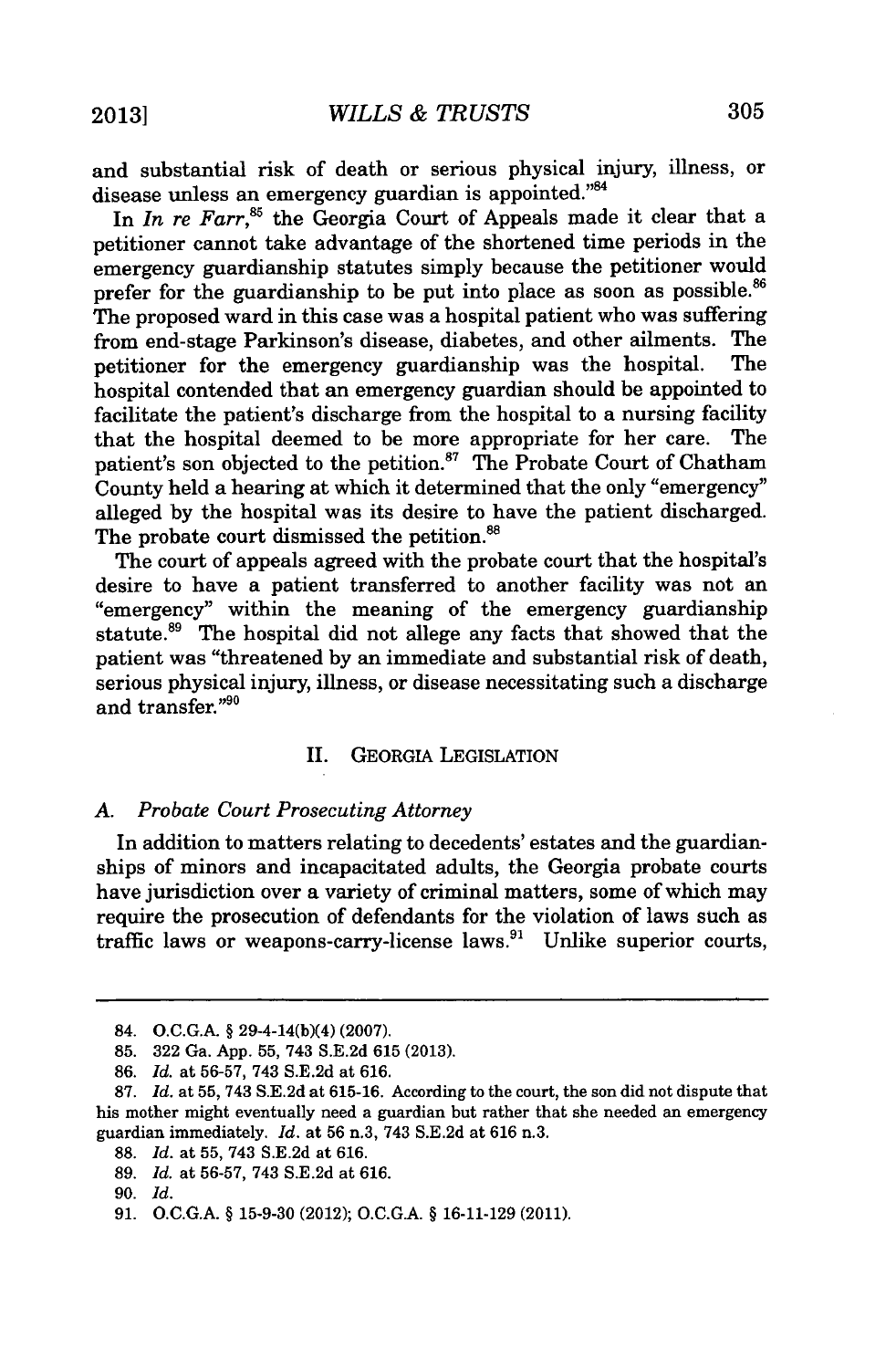municipal courts, and state courts, the probate courts do not have access to a staff of attorneys to prosecute cases in their courts on behalf of the state.<sup>92</sup>

In **2013,** the Georgia General Assembly enacted new Article **8** of Chapter  $9$  of Title  $15$ ,  $93$  which authorizes the appointment of a "prosecuting attorney of the probate court" in those counties that have no state  $\text{court.}^{94}$  The probate court is authorized to request the district attorney of the county to handle criminal cases that are subject to the jurisdiction of the probate court.<sup>95</sup> District attorneys may do so themselves or may appoint a member of their staff to do so.<sup>96</sup> The district attorney or the staff member will be compensated as authorized **by** the governing board of the county. $97$  If for some reason the district attorney is unable to assist, the county is authorized, in its discretion, to appoint someone to the office of "prosecuting attorney of the probate court,"<sup>98</sup> who will serve at the pleasure of the governing authority of the county.99

The probate court prosecuting attorney must be a member of the State Bar of Georgia who is admitted to practice in the Georgia appellate courts.<sup>100</sup> An assistant district attorney of that county or another An assistant district attorney of that county or another county may be appointed to the office provided the district attorney who employs the assistant district attorney consents.<sup>101</sup> An attorney who works full-time as the probate court prosecuting attorney may not engage in the private practice of law.<sup>102</sup> If the attorney is only working part-time in this position, the attorney may engage in private practice but may not practice in the probate court or appear in any court in any matter in which that attorney has exercised jurisdiction. $103$ 

**95. O.C.G.A. §** 15-9-150(a).

**96.** *Id.*

- **97.** *Id.*
- **98. O.C.G.A. § 15-9-150(b).**
- **99. O.C.G.A. § 15-9-150(d).**
- **100. O.C.G.A. §** 15-9-151(a).
- **101. O.C.G.A. § 15-9-151(b).**
- 102. **O.C.G.A. § 15-9-153(b).**

**103. O.C.G.A. §** 15-9-153(c). The first sentence of the code section states: "Any parttime prosecuting attorney of a probate court and any part-time assistant prosecuting attorney of a probate court may engage in the private practice of law, but shall not practice in the probate court or appear in any matter in which that prosecuting attorney has exercised jurisdiction." *Id.* This Author assumes that this is a blanket prohibition against the part-time probate court prosecuting attorney practicing in any matter in the probate court. However, it would not be unreasonable to interpret the law as meaning that the part-time prosecuting attorney of the probate court is only prohibited from appearing in

**<sup>92:</sup>** *See generally Ga.* **S.** Bill 120, Reg. Sess., **2013** Ga. Laws **565 (2013).**

**<sup>93.</sup>** *Id.* (codified at **O.C.G.A. §§ 15-9-150** to **-158** (Supp. **2013)).**

<sup>94.</sup> **O.C.G.A. § 15-9-150(b).**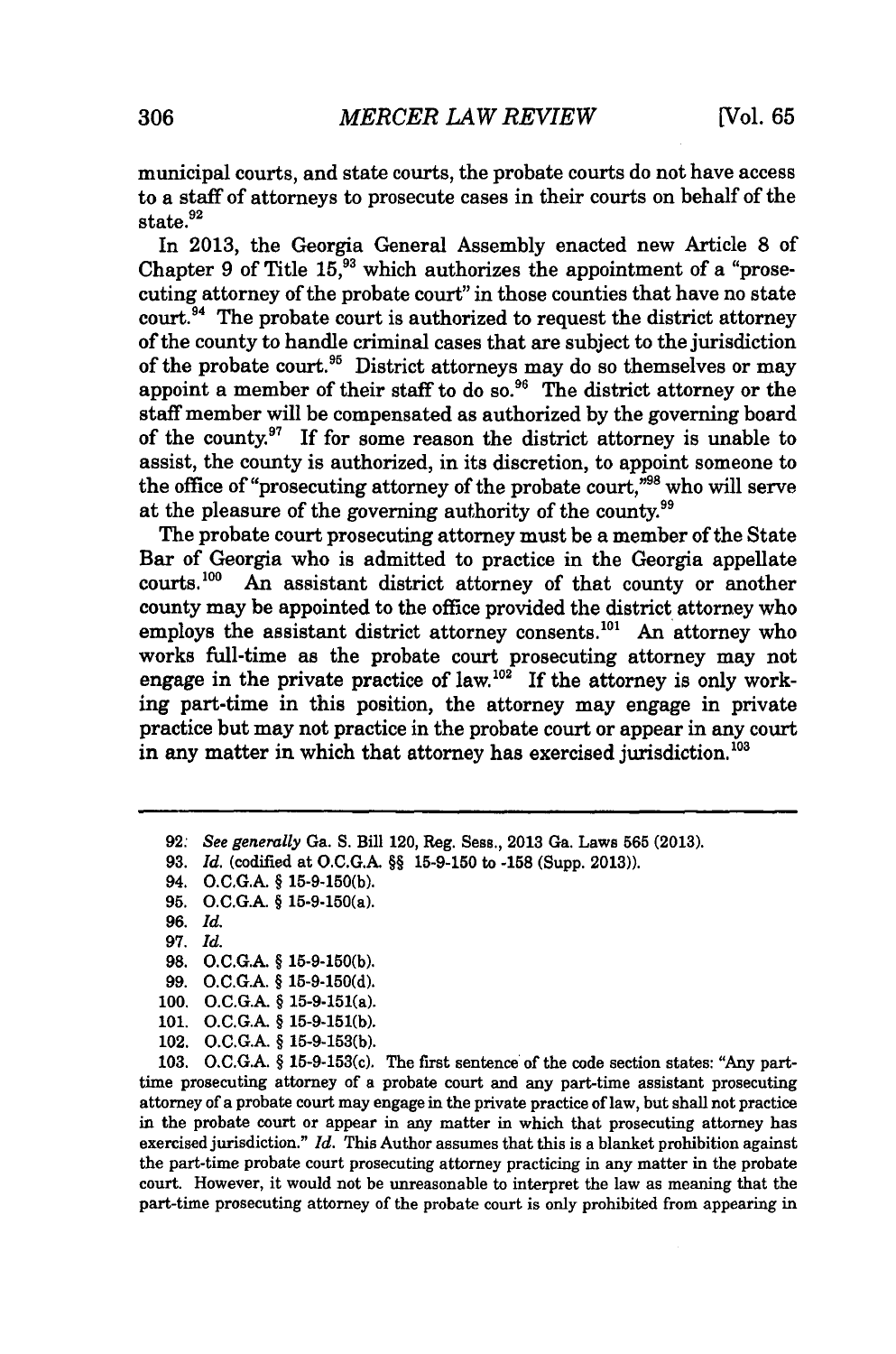The prosecuting attorney of the probate court will represent the state in cases within the jurisdiction of the probate court that involve violations of county laws or ordinances and that could result in confinement or the imposition of a fine or civil penalty under **O.C.G.A.** § 40-6-163<sup>104</sup> (which relates to overtaking and passing a school bus), offenses that are in violation of state laws over which the probate court has jurisdiction, and, pursuant to **O.C.G.A.** *§* **16-11-129,'0s** in the prosecution of any denial or revocation of a weapons-carry license under **O.C.G.A.** *§* **16-11-129.106** The prosecuting attorney of the probate court will also represent the state in any appeal from the probate court to the superior court or one of the Georgia appellate courts, or in any case in which a defendant who was convicted in probate court is challenging the conviction through habeas corpus.'

The prosecuting attorney of the probate court may also administer oaths to the bailiffs or other officers of the court and otherwise assist the probate judge in court organization. $108$  The prosecuting attorney of the probate court may employ one or more assistant prosecuting attorneys and other employees as authorized **by** local law or the governing body of the county.<sup>109</sup> Additionally, assistance in the prosecution of cases in the probate court may be supplied **by** a law student or law graduate who is allowed to practice pursuant to **O.C.G.A.** *§* **15-18-22110** or to the Georgia Supreme Court's rules.'

# *B. Expanded Notice in Adult Guardianship and Conservatorship Proceedings*

In **2013,** the Georgia General Assembly amended the **2005** Guardianship and Conservatorship Code<sup>112</sup> in an attempt to address the situa-

the probate court in a matter that would involve work as the prosecuting attorney.

**105. O.C.G.A. § 16-11-129** (2011).

**110. O.C.G.A. § 15-18-22** (2012). Section **15-18-22,** which is known as the "The Law School Public Prosecutor Act of **1970,"** allows third-year law students or qualified staff instructors at law schools, as part of their legal intern training, to assist the district attorney in criminal proceedings. **O.C.G.A. § 15-18-22.**

**111. O.C.G.A. § 15-9-158.**

112. **O.C.G.A.** tit. **29 (2007 &** Supp. **2013).** The "guardian" of an adult is an individual who is appointed **by** a probate court to make personal decisions (e.g., give medical consents, choose place of residence) for an adult who has been found to be incapable of making "significant responsible decisions concerning his or her health or safety." **O.C.G.A. §** 29-4- 1(a). See **RADFORD, GEORGIA GUARDIANSHIP,** *supra* note **79,** ch. **4,** for an in-depth

<sup>104.</sup> **O.C.G.A. § 40-6-163** (2011).

**<sup>106.</sup> O.C.G.A. §** 15-9-155(a).

**<sup>107.</sup> O.C.G.A. §** 15-9-155(a)(2)-(3).

**<sup>108.</sup> O.C.G.A. §** 15-9-155(a)(4).

**<sup>109.</sup> O.C.G.A. § 15-9-157.**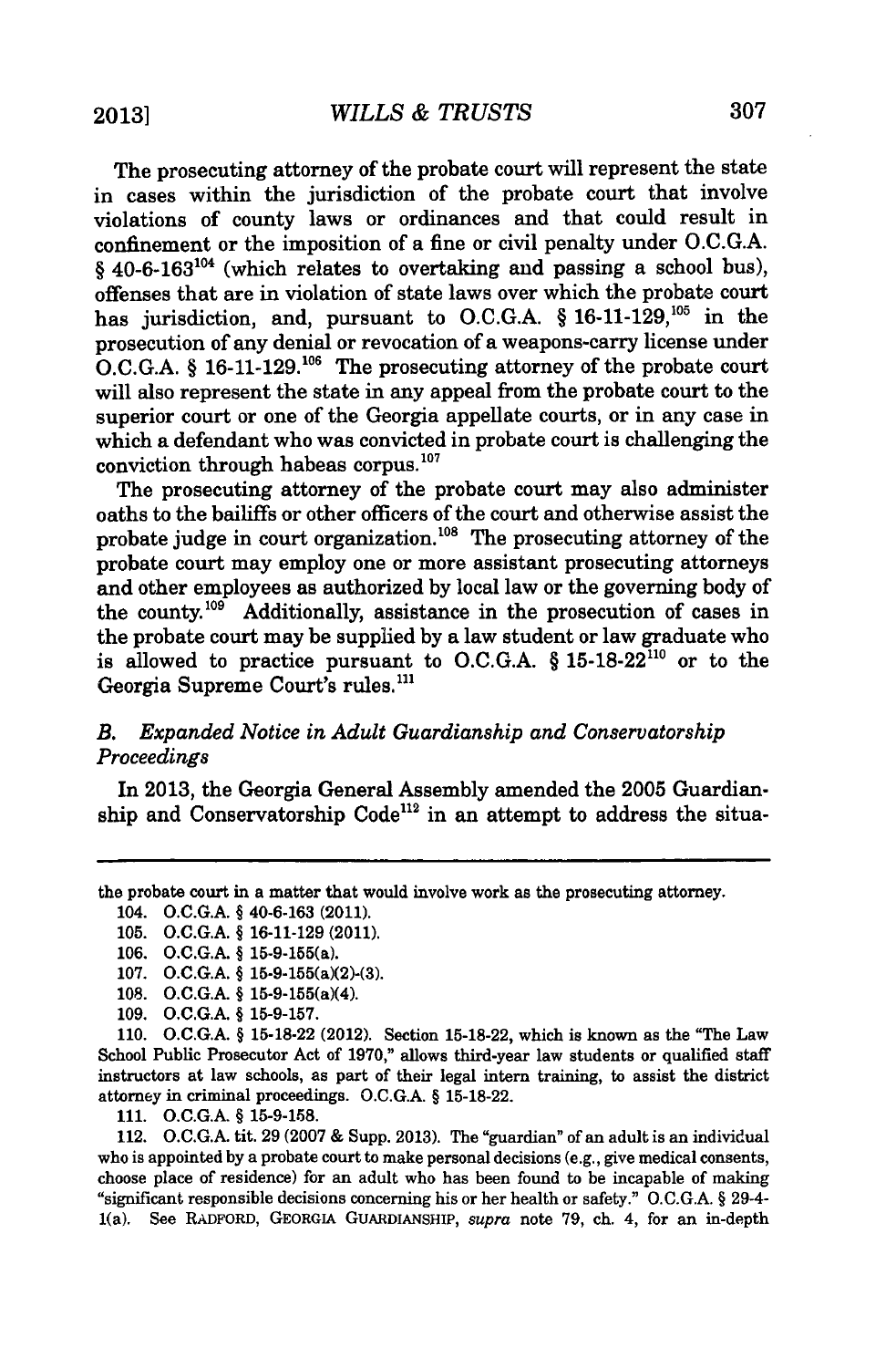tion in which an adult lives in one state but has been transported **by** a relative or friend to another state so that the transporting individual<br>may be annointed as the adult's guardian or conservator<sup>113</sup>. This may be appointed as the adult's guardian or conservator.<sup>113</sup> situation usually occurs when there is a dispute among family members as to who should control the property and welfare of an elderly relative. An illustration of this situation would be if a widowed, elderly, incapacitated, and wealthy grandmother, whose children have all predeceased her, lives in Alabama with one of her granddaughters. Her grandson, a Georgia resident, decides to move her to Georgia and become her guardian and conservator even though he knows the granddaughter would object if she were to find out about these proceedings. Under the law prior to **2013,** if there were at least two other grandchildren living in Georgia, the petitioning grandson would only be required to give notice to the Georgia grandchildren.<sup>114</sup> The granddaughter in Alabama would not be notified and thus would not have the opportunity to object to the appointment of the grandson as guardian.<sup>115</sup>

The **2013** legislation adds the requirement that a petitioner for the guardianship or conservatorship of an adult include in the petition the name of "[alny state in which the proposed ward was physically present, including any period of temporary absence, for at least six consecutive months immediately before the filing of the petition or ending within the six months prior to the filing of the petition."<sup>116</sup> In the event such a state is listed, amended **O.C.G.A. § 29-9-7"** directs the probate judge to issue notice of the filing of the guardianship petition to the individu-

discussion of the guardianship of adults.

**<sup>113.</sup>** Ga. H.R. Bill 446, Reg. Sess., 2004 Ga. Laws **161** (codified at **O.C.G.A.** ch. **29-9). A** conservator is a person appointed **by** a probate court to make financial decisions for an adult who has been found to be incapable of making "significant responsible decisions concerning the management of his or her property." **O.C.G.A. §** 29-5-1(a) **(2007).** See RADFORD, GEORGIA **GUARDIANSHIP,** *supra* note **79,** ch. **5,** for an in-depth discussion of the conservatorship of adults.

<sup>114.</sup> **O.C.G.A. § 29-4-10(b)(7) (2007); O.C.G.A. §** 29-4-11(c)(3); **O.C.GA. § 29-5-10(b)(8) (2007); O.C.G.A. §** 29-5-11(c)(3) **(2007).** The person seeking guardianship or conservatorship must give notice of the petition to the proposed ward's spouse, adult children, and, if there are no adult children, then to at least two individuals in the following order of priority: lineal descendants, parents and siblings, or friends of the proposed ward. **O.C.G.A. §** 29-4-19(bX7); **O.C.GA. §** 29-4-11(cX3); **O.C.G.A. § 29-5-10(b)(8); O.C.GA. § 29-5-** 11(c)(3).

**<sup>115.</sup>** Under **O.C.G.A. §** 29-4-12(c), the individuals who are entitled to notice of the filing of the petition are also entitled to receive notice of the hearing that will be held to determine whether a guardianship is necessary and who shall serve as guardian. **O.C.G.A. §** 29-4-12(c).

**<sup>116.</sup> O.C.G.A. §§ 29-4-10(b)(17), 29-5-10(b)(19) (Supp. 2013).**

**<sup>117.</sup> O.C.G.A. § 29-9-7** (Supp. **2013).**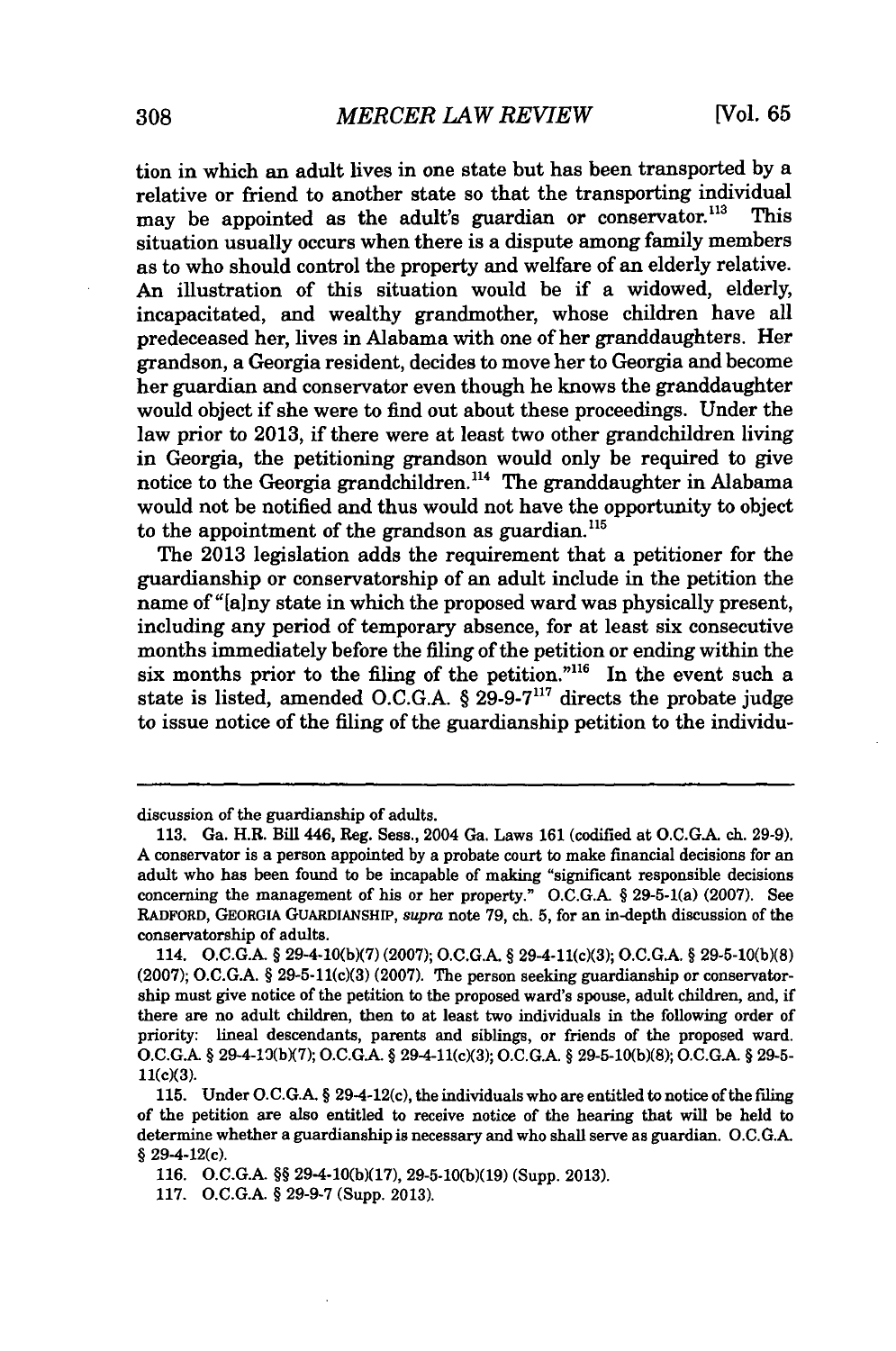als who reside in that state and who fall into the category of individuals to whom notice shall be given.<sup>118</sup> The notice is to be given in "such additional manner as **...** might be reasonably calculated to give actual notice to such persons" and may be given **by** publication.'

In the situation described above, the amended law would require the petitioning Georgia grandson to give notice to the Alabama granddaughter as well as to the Georgia grandsons, giving the granddaughter the opportunity to object to the petition. The **2013** legislation is loosely modeled after Article 2 of the Uniform Adult Guardianship and Protective Proceedings Jurisdiction Act,<sup>120</sup> which was promulgated by the Uniform Law Commission in **2007.121**

**121.** *Id.*

**<sup>118.</sup>** *Id.* In the situation described in the text, the grandmother has no surviving spouse or adult children, so two of the grandmother's lineal descendants in Alabama as well as two descendants in Georgia must be given notice of the petition.

**<sup>119.</sup>** *Id.*

<sup>120.</sup> UNIF. ADULT **GUARDIANSHIP** *&* PROTECTIVE **PROCEEDINGS** JURISDICTION **ACT (2007),** *available* at www.uniformlaws.org/Act.aspx?title=Adult#Guardianship#and#Protective# Proceeding#Jurisdiction#Act.